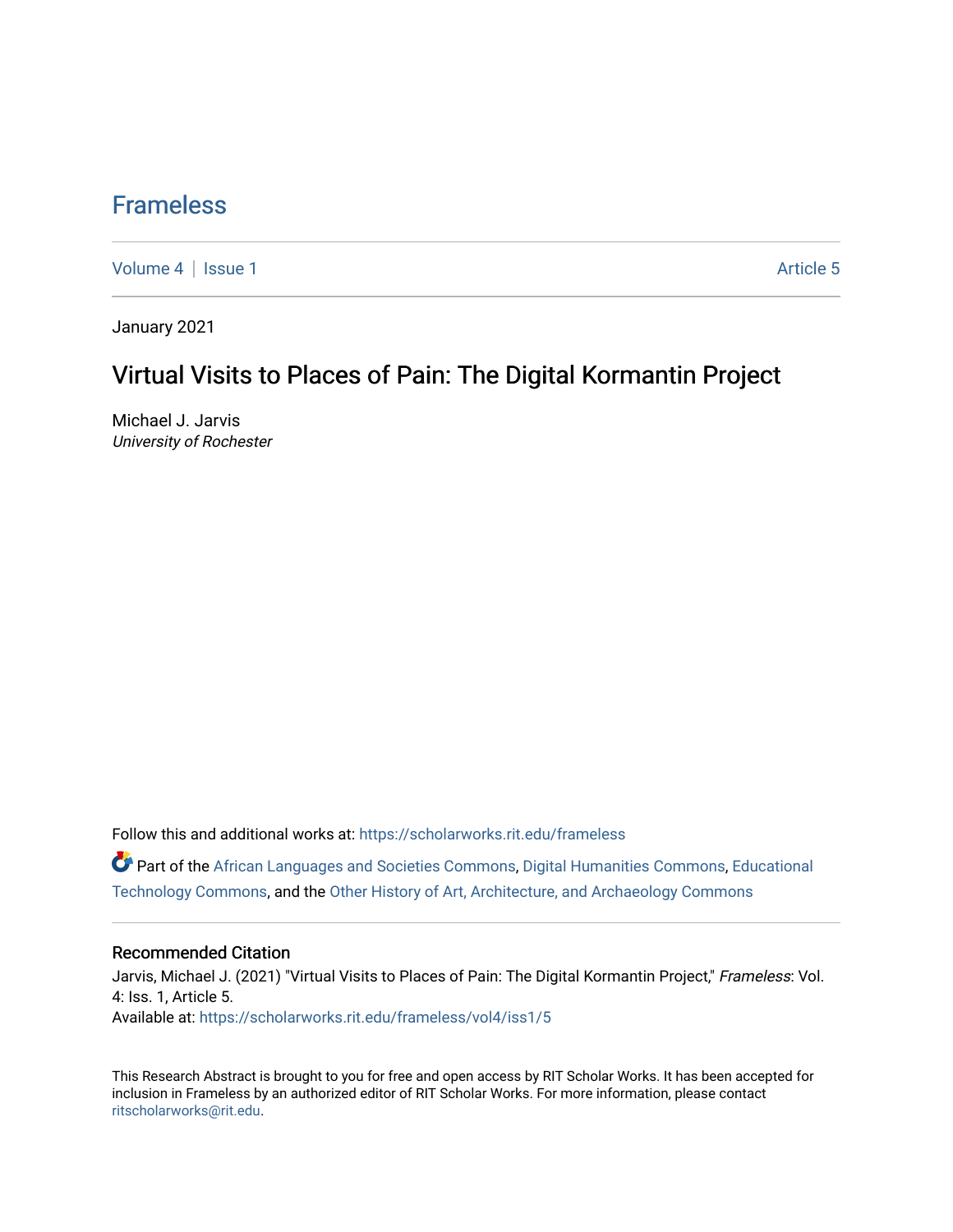# **FRAMELESS**

# **Virtual Visits to Places of Pain: The Digital Kormantin Project**

**Michael J. Jarvis\*** University of Rochester

Videogame engines and other digital media platforms make it possible to transcend time and space and create approximations of visits to heritage sites in the present and, through careful research, historicized versions of the same sites in the past. The NEH-funded project *Black Past Lives Matter: Digital Kormantin* brings together an international and interdisciplinary group of scholars and practitioners to create three interrelated virtual tours of Fort Kormantin/Amsterdam, a gold and slave trade fort in Ghana and



*2018*

UNESCO World Heritage Site as it is today, during an archaeological dig in 2019, and as it stood in 1790 in the waning years of the Transatlantic Slave Trade

## **HEADING 1**

My talk will briefly provide an overview of the digital archaeology fieldwork conducted in 2017-2019 to document the site and create high resolution 3D models of the site at different moments and then review the challenges of transforming them into assets capable of rendering within Unity on typical consumer laptops and devices. At present, we have multiple optimized models of the site, close and distant landscape terrains, and are starting to assemble the first of the three virtual tours in Unity 2021 HDRP, I will then turn from these technical aspects of project design and development to consider methodological research, ethical, political, and experiential issues that arose during data collection and are emerging as we work to create virtual visits to complex *Fig. 1. Ruins of Fort Amsterdam in Abandze, Ghana,* 

*<sup>\*</sup>*Corresponding Author, Michael Jarvis  *Submitted April 13th, 2022 Accepted April 13th. 2022 Published online April 18th, 2022*